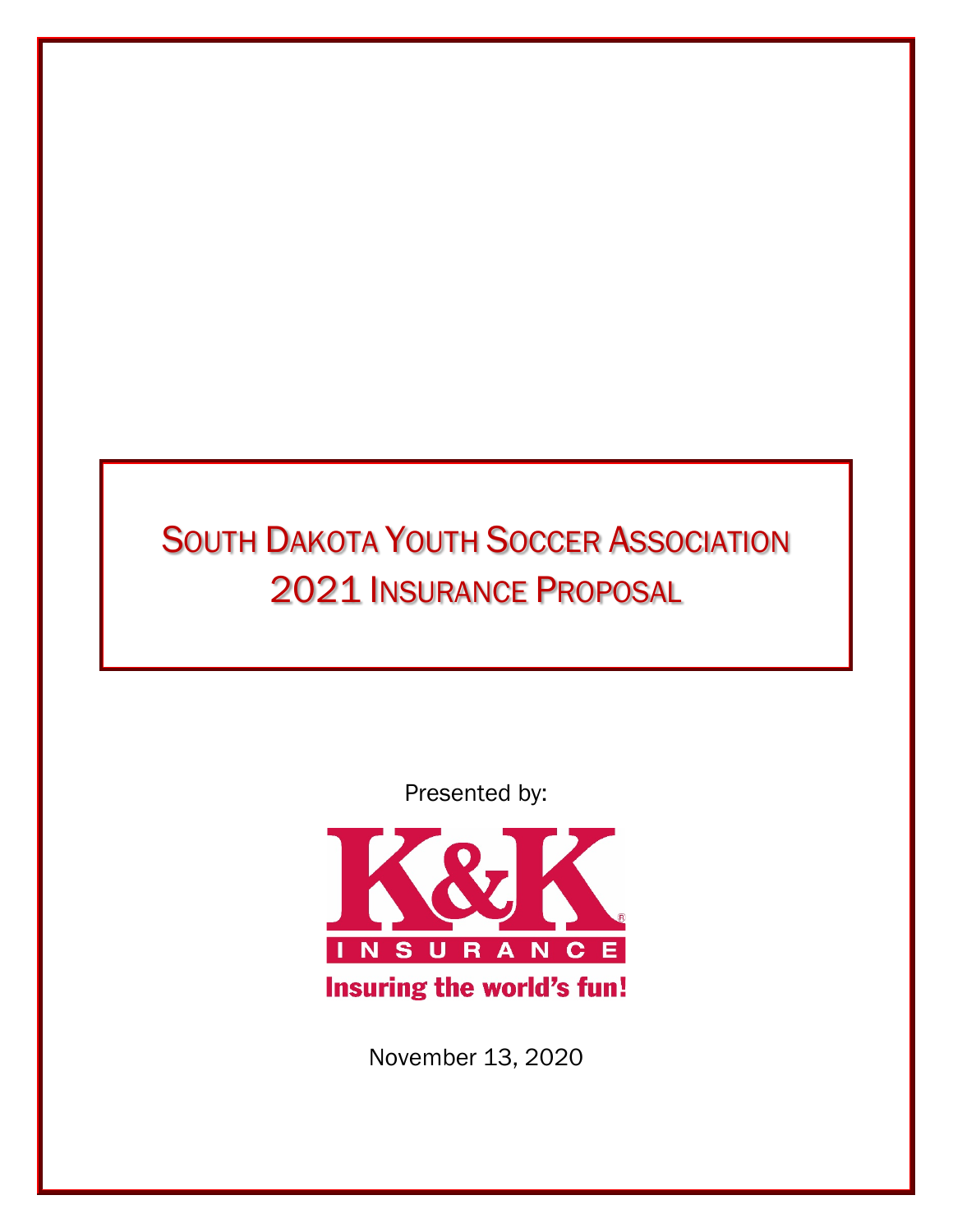### South Dakota Youth Soccer Association Commercial General Liability Coverage

| <b>Policy Period:</b>              | January 1, 2021 - January 1, 2022                                                                                                                                                                                                                                                                                                                                                                                                                      |  |  |
|------------------------------------|--------------------------------------------------------------------------------------------------------------------------------------------------------------------------------------------------------------------------------------------------------------------------------------------------------------------------------------------------------------------------------------------------------------------------------------------------------|--|--|
| <b>Insurance Company:</b>          | National Casualty Co. (AM Best Rating A+ Superior)                                                                                                                                                                                                                                                                                                                                                                                                     |  |  |
| <b>Schedule of Named Insureds:</b> | South Dakota Youth Soccer Association and its member<br>associations, leagues, clubs, teams, players, coaches,<br>referees, directors, officers, ODP administrators, officials,<br>employees and volunteers; however, except for the First<br>Named Insured, none of these are Insureds for liability<br>arising out of their participation in games, practices,<br>activities or operations not sanctioned or approved by the<br>First Named Insured. |  |  |

### LIMITS OF INSURANCE

| General Aggregate per Event                                           | \$5,000,000 |
|-----------------------------------------------------------------------|-------------|
| Products/Completed Operations Aggregate                               | \$1,000,000 |
| Personal and Advertising Injury                                       | \$1,000,000 |
| Each Occurrence                                                       | \$1,000,000 |
| Participant Legal Liability Each Occurrence (other than brain injury) | \$1,000,000 |
| Participant Legal Liability Brain Injury Each Occurrence*             | \$2,000,000 |
| Participant Legal Liability Brain Injury Aggregate*                   | \$5,000,000 |
| Damage to Premises Rented to You Limit                                | \$300,000   |
| Medical Expense (Spectators Only)                                     | \$5,000     |
| Sexual Abuse / Molestation Each Occurrence                            | \$1,000,000 |
| Sexual Abuse / Molestation Aggregate                                  | \$2,000,000 |
| Non-Owned / Hired Auto Liability**                                    | \$1,000,000 |

Limit is inclusive of defense costs.

\*\* For official business of the Named Insured only. No Coverage for any driver transporting soccer players.

| Coverage Trigger: | General Liability-Occurrence |
|-------------------|------------------------------|
| Deductible:       | None                         |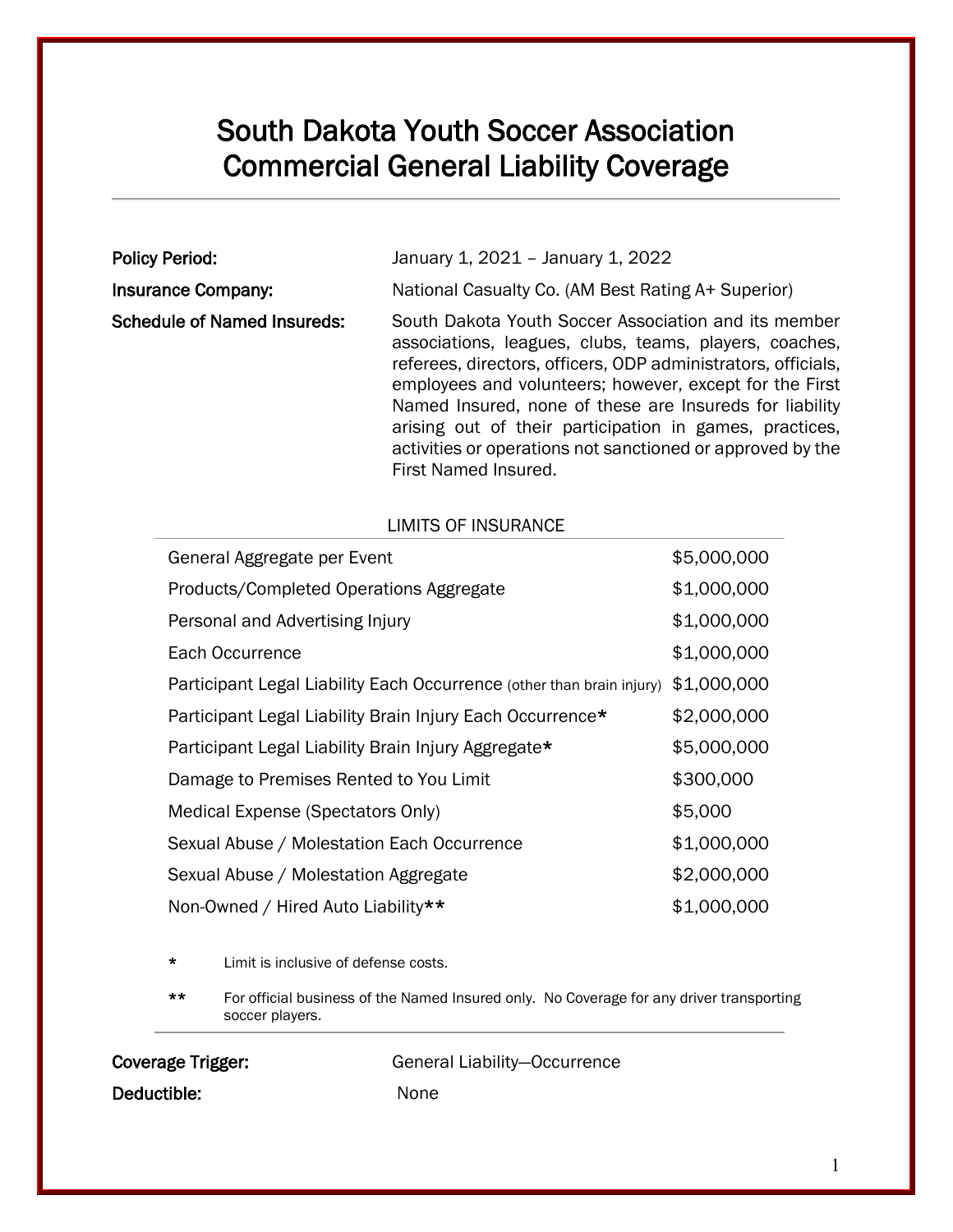### South Dakota Youth Soccer Association Commercial General Liability Coverage

#### Coverage is provided for:

Bodily injury Personal injury Athletic Participant liability Spectator liability Property damage liability Volunteer liability Activities necessary and incidental to the conduct of games or practices Sponsored functions such as meetings, banquets, and fundraisers Contractual liability Hired and non-owned auto liability Worldwide coverage if suits are brought in the United States Host liquor liability Athletic trainers used at tournaments (excess basis) Office premises liability coverage automatically included for state office and your member affiliates Volunteer (medical personnel) providing emergency medical services

#### Covered Activities:

Sanctioned and/or approved activities of the state association, office premises, insured event set up and tear down periods, concession sales at insured events, ancillary events held in conjunction with insured events and customary ancillary activities such as occasional fundraising events, dinners, awards banquets and planning sessions.

#### Notable Exclusions:

Employment Practices Liability, Total Pollution, Lead, Mechanical Rides, Water Slides, Rodeos, Concerts, Fireworks, Bungee Operations, Climbing Walls, Communicable Diseases involving Pandemics or Epidemics

#### Additional Insureds:

Owners and/or Lessors of Premises, Sponsors, Co-Promoters, Lessors of Leased Equipment (single value under \$30,000), Medical Trainers, and Medical Personnel. Others by request and endorsement, subject to underwriting approval.

#### Schedule of Exposures and Rates:

| <b>CLASS DESCRIPTION</b> | RATING BASIS     |        | EXPOSURE RATE PER PARTICIPANT | <b>GENERAL LIABILITY</b><br>PREMIUM |
|--------------------------|------------------|--------|-------------------------------|-------------------------------------|
| Athletic Participants    | Each Participant | 14.000 | \$1.10                        | \$15,400                            |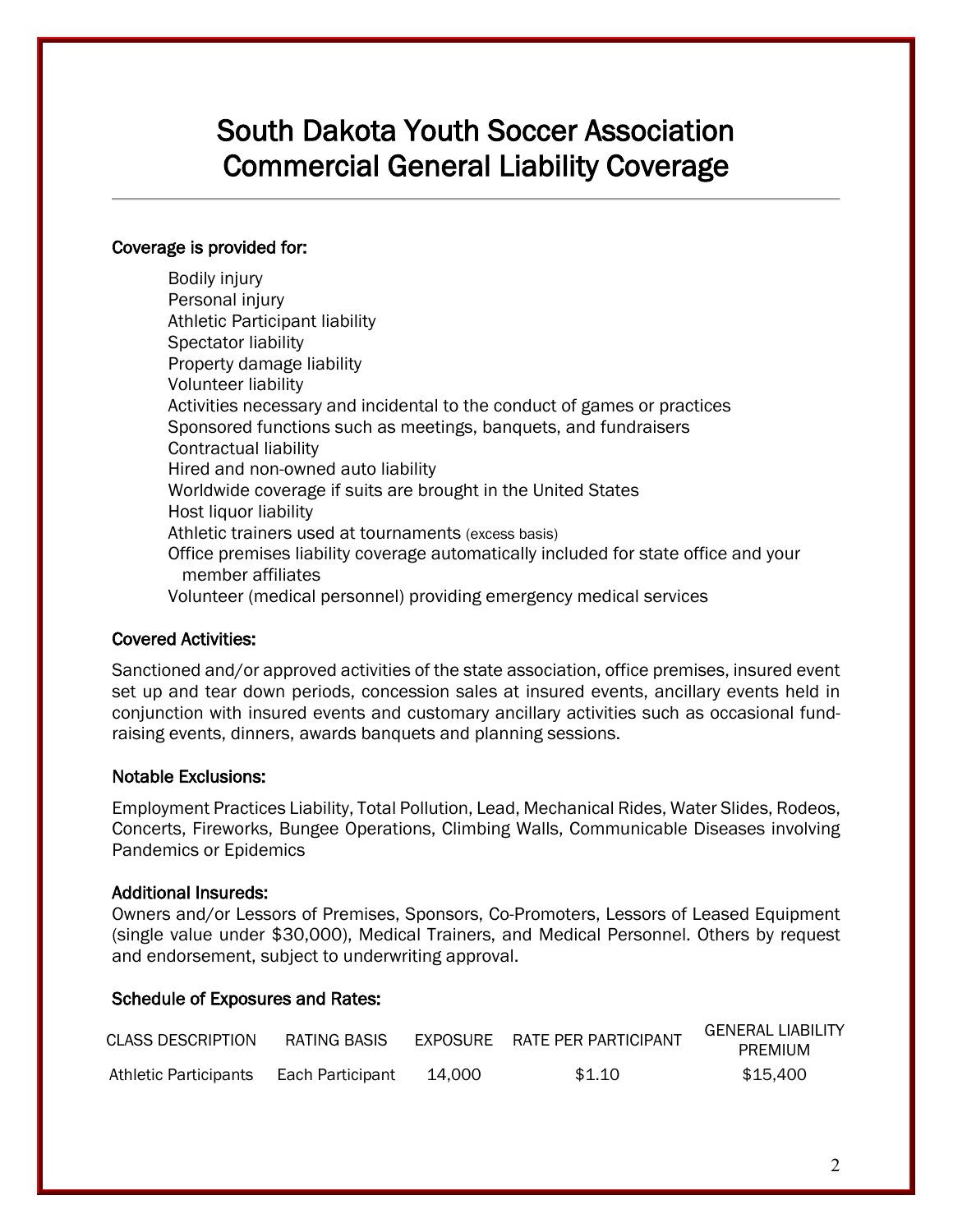### South Dakota Youth Soccer Association Excess Liability Coverage

| <b>Policy Period:</b>              | January 1, 2021 - January 1, 2022                                                                                                                                                                                                                                                                                                                                                                                                                      |
|------------------------------------|--------------------------------------------------------------------------------------------------------------------------------------------------------------------------------------------------------------------------------------------------------------------------------------------------------------------------------------------------------------------------------------------------------------------------------------------------------|
| <b>Insurance Company:</b>          | National Casualty Co. (AM Best Rating A+ Superior)                                                                                                                                                                                                                                                                                                                                                                                                     |
| <b>Schedule of Named Insureds:</b> | South Dakota Youth Soccer Association and its member<br>associations, leagues, clubs, teams, players, coaches,<br>referees, directors, officers, ODP administrators, officials,<br>employees and volunteers; however, except for the First<br>Named Insured, none of these are Insureds for liability<br>arising out of their participation in games, practices,<br>activities or operations not sanctioned or approved by the<br>First Named Insured. |
| Coverage Form:                     | <b>Following Form Excess</b>                                                                                                                                                                                                                                                                                                                                                                                                                           |

| <b>LIMITS OF INSURANCE</b> |  |  |  |
|----------------------------|--|--|--|
| \$5,000,000                |  |  |  |
| \$5,000,000                |  |  |  |
| \$5,000,000                |  |  |  |
| \$1,000,000                |  |  |  |
| \$2,000,000                |  |  |  |
|                            |  |  |  |

#### Notable Endorsements:

Employers Liability Exclusion, Directors & Officers Exclusion, Auto Follow Form Endorsement, Liquor Liability Exclusion, Mold Exclusion, Brain Injury Exclusion, Communicable Disease Exclusion

### Schedule of Exposures & Rates:

| <b>CLASS DESCRIPTION</b> | RATING BASIS     |        | EXPOSURE RATE PER PARTICIPANT | <b>EXCESS LIABILITY</b><br>PREMIUM |
|--------------------------|------------------|--------|-------------------------------|------------------------------------|
| Athletic Participants    | Each Participant | 14.000 | \$0.36                        | \$5,040                            |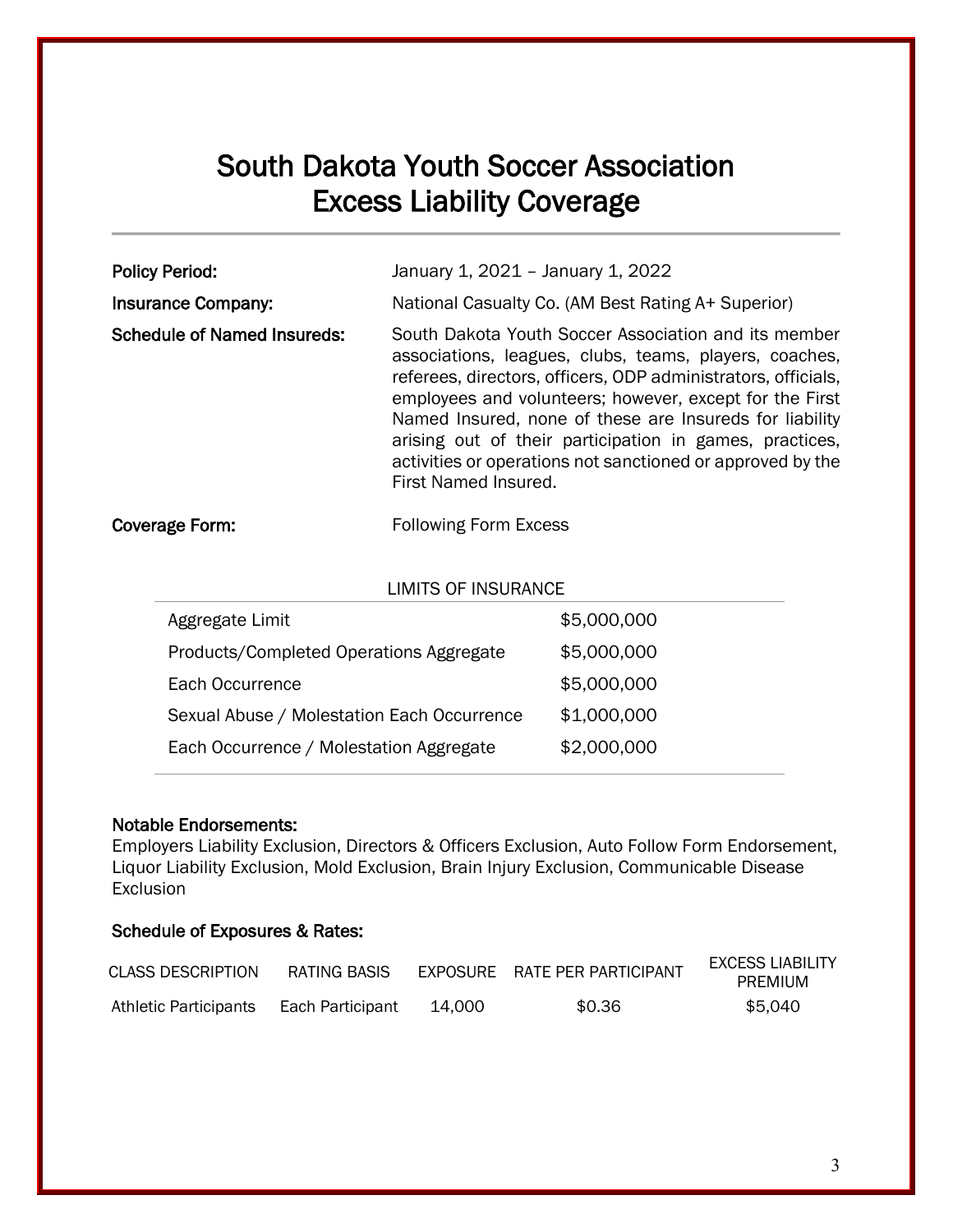### South Dakota Youth Soccer Association Excess Accident Medical

| <b>Policy Period:</b>                   | January 1, 2021 - January 1, 2022                                                                                                                                                                                                                                                                                                                                                     |  |  |
|-----------------------------------------|---------------------------------------------------------------------------------------------------------------------------------------------------------------------------------------------------------------------------------------------------------------------------------------------------------------------------------------------------------------------------------------|--|--|
| <b>Insurance Company:</b>               | Nationwide Life Insurance Co. (AM Best Rating A+ Superior)                                                                                                                                                                                                                                                                                                                            |  |  |
| <b>Schedule of Named Insureds:</b>      | South Dakota Youth Soccer Association                                                                                                                                                                                                                                                                                                                                                 |  |  |
| <b>Description of Eligible Persons:</b> | Athletic participants, including volunteers and staff,<br>performing their normal duties at a covered activity.                                                                                                                                                                                                                                                                       |  |  |
| <b>Covered Activities:</b>              | While participating in scheduled games, team practice<br>sessions, or sponsored activities, provided they are under<br>the direct supervision of a team official or at a sanctioned<br>local or national tournament as a member of a contestant<br>team. Includes organized and supervised group travel as<br>authorized by the policyholder directly to and from a<br>covered event. |  |  |

### Accident – Group Coverage

| <b>DESCRIPTION</b>                                            |                                                       | LIMIT<br>(PER CLAIM)          |
|---------------------------------------------------------------|-------------------------------------------------------|-------------------------------|
| <b>Excess Accident Coverage Medical and</b><br>Dental Maximum | \$3,000 Flat<br>Deductible;<br>80/20 Co-<br>Insurance | \$250,000                     |
| Accidental Death Benefit and<br>Dismemberment                 | N/A                                                   | \$5,000                       |
| Benefit Period 104 weeks                                      |                                                       |                               |
| Physical Therapy/Chiropractic Limit                           |                                                       | \$2,000 max<br>\$50 per visit |

### Accident – Rates

| <b>CLASS DESCRIPTION</b> | RATING BASIS     | EXPOSURE | RATE PER<br>PARTICIPANT | MEDICAL<br>PREMIUM |
|--------------------------|------------------|----------|-------------------------|--------------------|
| Athletic Participants    | Each Participant | 14.000   | \$0.99                  | \$13,860           |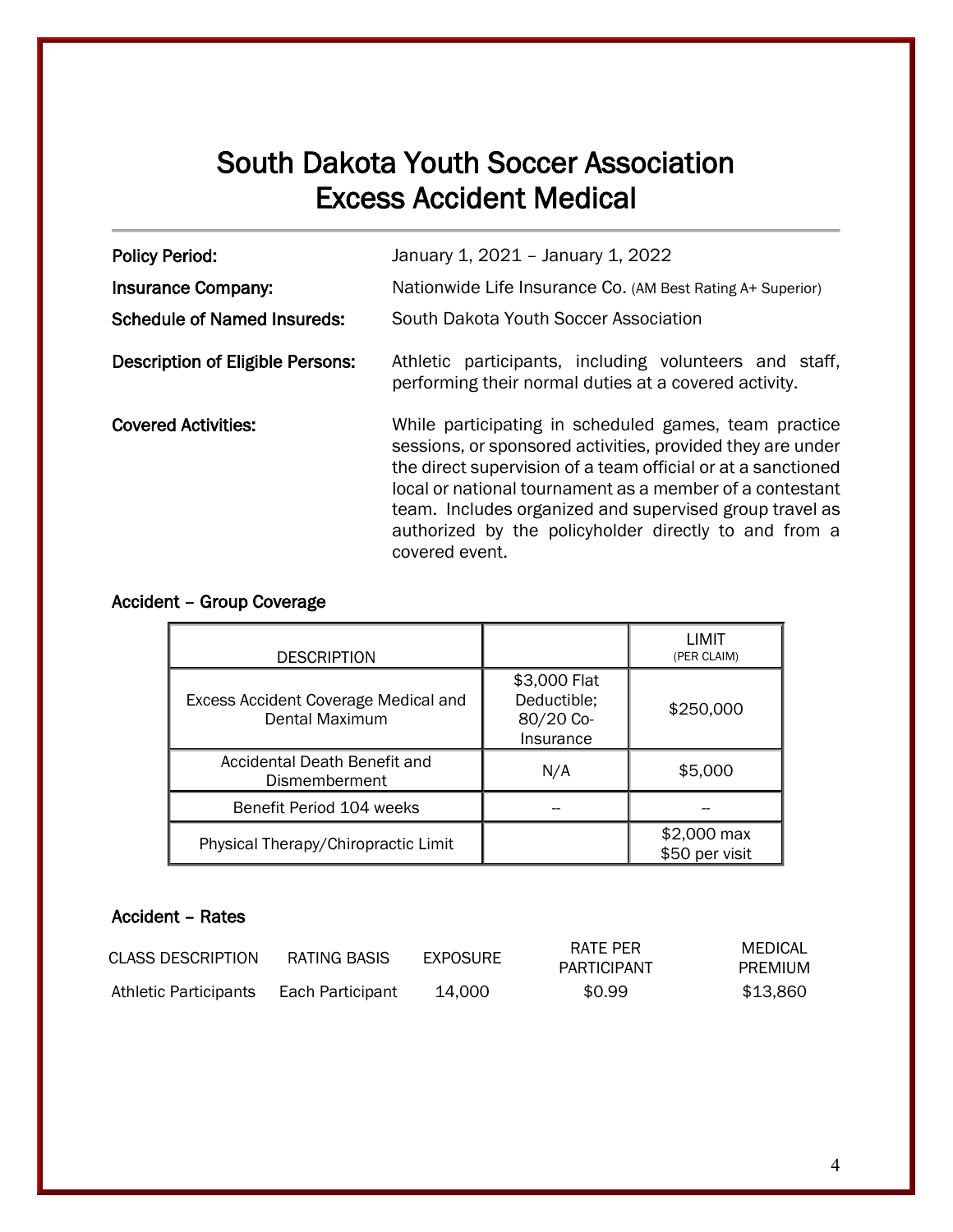### South Dakota Youth Soccer Association Annual Premiums

| <b>General Liability:</b>            | \$15,400.00                                                                                                                                                                                                                                                                     |        |  |
|--------------------------------------|---------------------------------------------------------------------------------------------------------------------------------------------------------------------------------------------------------------------------------------------------------------------------------|--------|--|
| <b>Excess Liability:</b>             | \$5,040.00                                                                                                                                                                                                                                                                      |        |  |
| <b>Excess Accident Medical:</b>      | \$13,860.00                                                                                                                                                                                                                                                                     |        |  |
| <b>Total Premium:</b>                | \$34,300.00                                                                                                                                                                                                                                                                     |        |  |
| <b>Optional Terrorism Coverage:</b>  | \$313.60                                                                                                                                                                                                                                                                        |        |  |
| <b>Total Premium with Terrorism:</b> | \$34,613.60                                                                                                                                                                                                                                                                     |        |  |
| 2021 Premium Billing:                | Player Medical, Liability, and Excess Liability premiums<br>are billed 25% down followed by 3 consecutive quarterly<br>payments. Invoices will be sent to the state office via<br>USPS by K&K Insurance Group. Alternate installment<br>payment plans are avaible upon request. |        |  |
| <b>Historical Player Rate Recap:</b> |                                                                                                                                                                                                                                                                                 |        |  |
|                                      | Total 20/21 Player Rate:                                                                                                                                                                                                                                                        | \$2.45 |  |
|                                      | Total 19/20 Player Rate:                                                                                                                                                                                                                                                        | \$2.26 |  |
|                                      | Total 18/19 Player Rate:                                                                                                                                                                                                                                                        | \$2.18 |  |
|                                      |                                                                                                                                                                                                                                                                                 |        |  |

This insurance proposal contains the premium quotations for which you applied. Any additional types of insurance coverage desired, but not specifically quoted in the proposal must be specifically requested of your K&K representative and a fully completed and signed application would need to be submitted to your K&K representative for evaluation. Actual coverages are detailed in the policy of insurance and is always subject to all terms, provisions, conditions, and exclusions as contained therein. You should not rely upon this generalized summary but should consult the actual policy for a complete description and details regarding coverage.

Total 17/18 Player Rate: \$2.05 Total 16/17 Player Rate: \$2.05